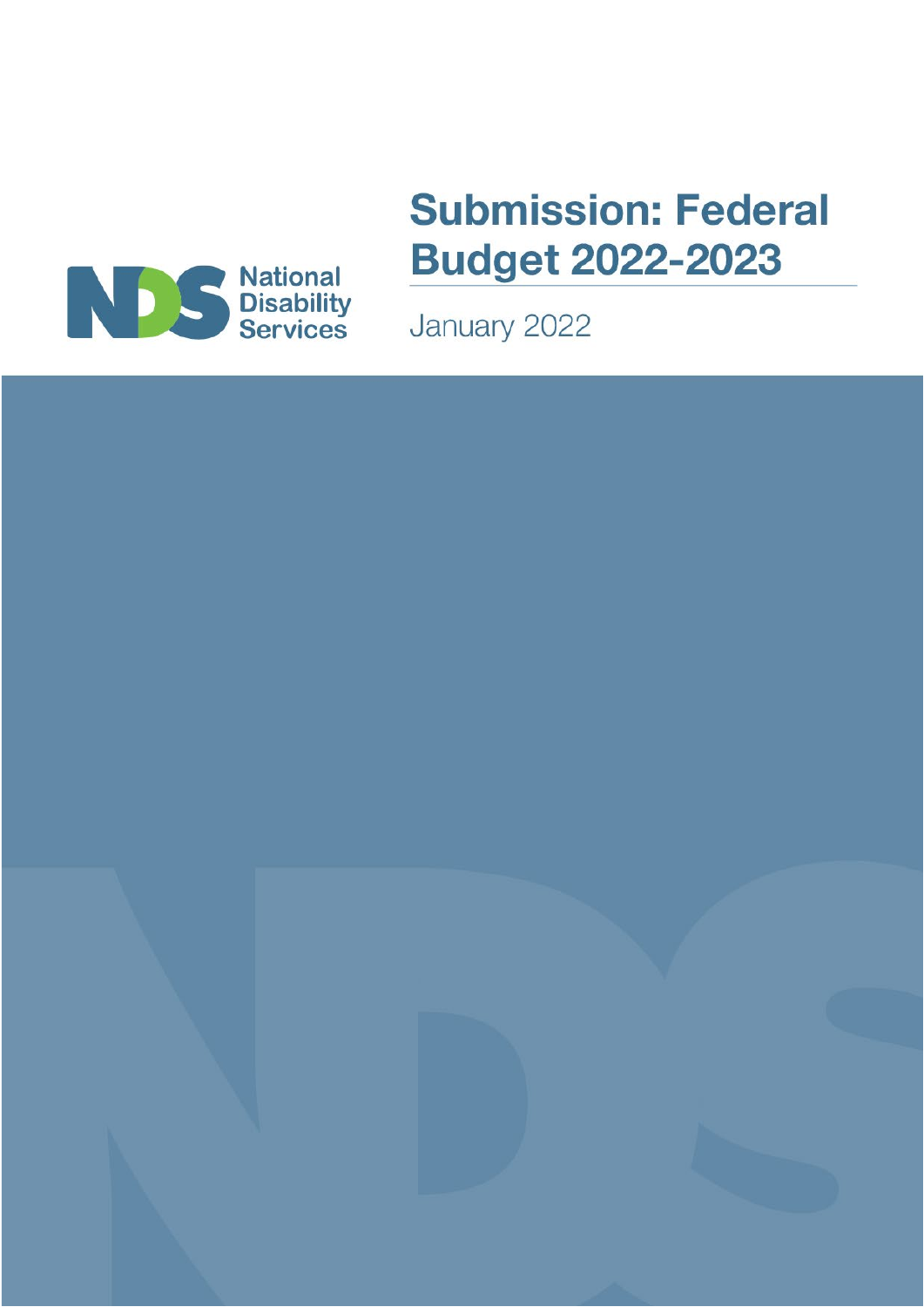

#### **About National Disability Services**

National Disability Services is the peak industry body for non-government disability services. We represent service providers across Australia in their work to deliver high-quality supports and life opportunities for people with disability. NDS's Australia-wide membership includes about 1200 non-government organisations which support people with all forms of disability. NDS members collectively provide the full range of disability services—from accommodation support, respite and therapy to community access and employment. NDS provides information and networking opportunities to its members, and policy advice to State, Territory and Federal governments.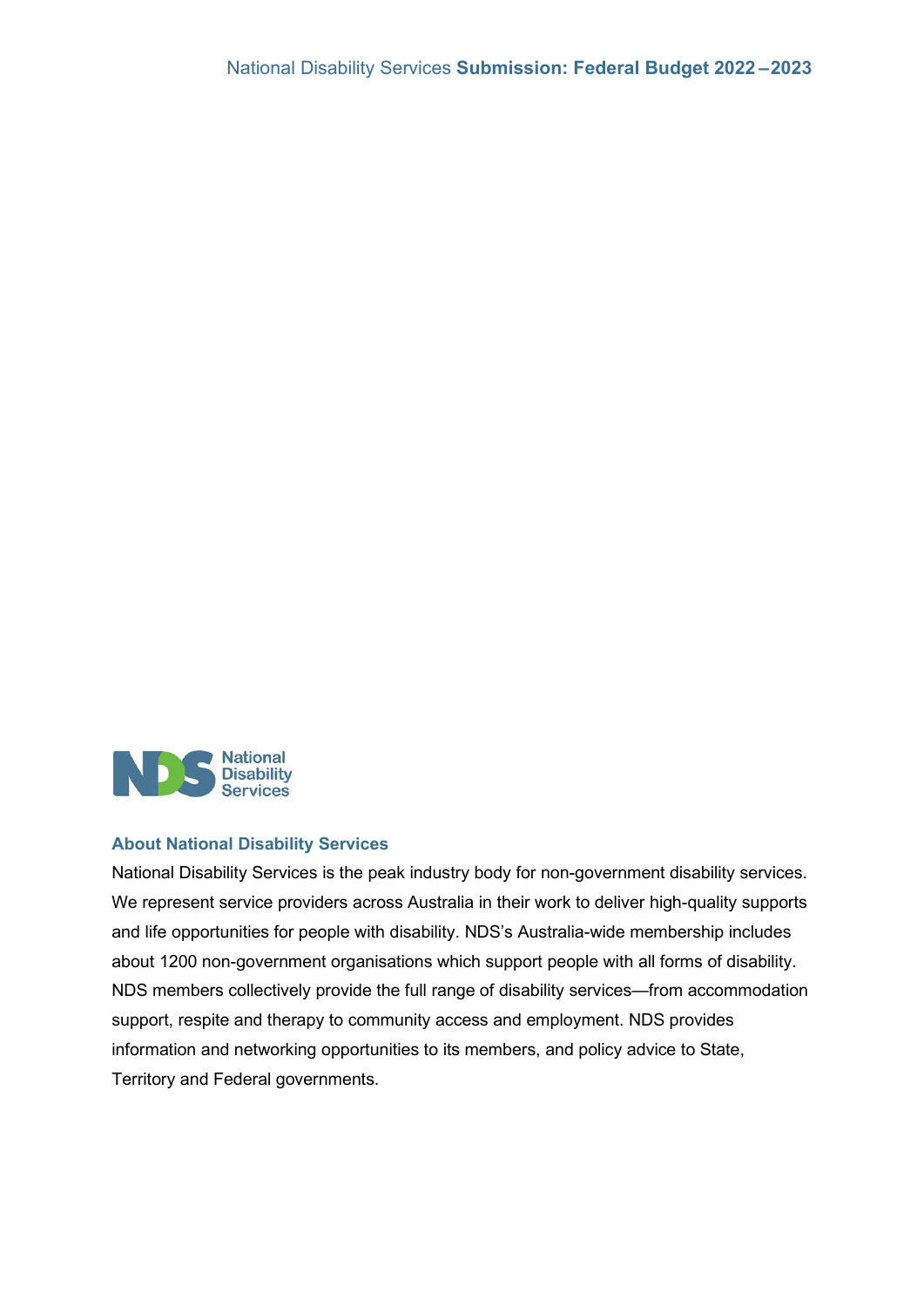## **Summary**

In a year dominated by COVID-19, the Australian community has faced significant challenges. People with disabilities, their families and carers have been acutely impacted financially, socially and in terms of their health and well-being.

Throughout the pandemic, the disability sector has been essential to Australia's response to COVID-[1](#page-2-0)9. However, this has come at a cost. NDS's **State of the Disability Sector** report [<sup>1</sup>] based on the 2021 Annual Market Survey paints a picture of a sector under significant pressure and the environment in which providers are operating continues to present significant challenges.

The 2022-2023 budget presents an opportunity for the Australian Government to support the sustainability, viability, quality, and safety of disability services to drive positive outcomes for people with disabilities. The launch of the new Disability Strategy (Australia's Disability Strategy) will also drive better outcomes across key areas for people with disabilities.

This submission makes the following recommendations:

- 1. Re-fund NDS to undertake peak body activities
- 2. Address looming market failure through:
	- increasing NDIS prices or establishing an independent pricing mechanism
	- implementing and resourcing an NDIS Provider Guarantee and commit to co-design Scheme improvements with the sector
- 3. Strengthen quality and safeguards for NDIS participants through:
	- resourcing expanded worker screening
	- greater regulation of high-risk supports
	- funding NDS's Zero Tolerance initiative
- 4. Invest in growing and developing the required workforce through:
	- increasing organisational capacity to support new job seeker entrance pathways
	- funding a targeted strategy to address critical allied health shortages
	- funding for workforce retention and training
- <span id="page-2-0"></span>5. Increase employment opportunities for people with disabilities through:
	- allocating sufficient resources to implement the NDIS participant employment strategy
	- funding the extension of the Disability Employment Service contracts
	- supporting providers with the cost of DES Information Technology and Cyber Security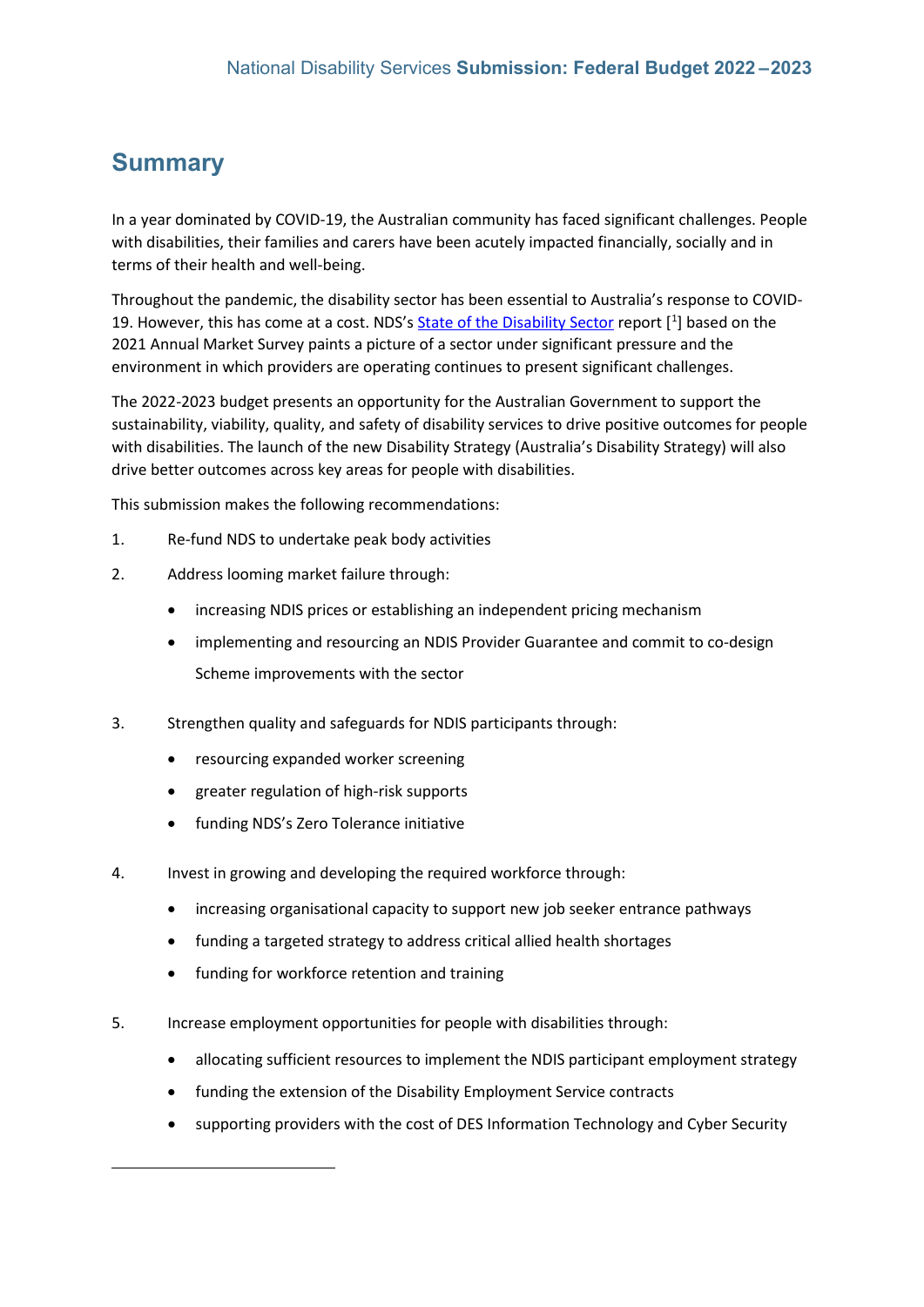- funding school leaver support for all DES participants aged 14 to 22
- extending the Pensioner Work Bonus to Disability Support Pension recipients.
- subsidising the increase in supported employee wages arising from the review of the SES Award
- funding the NDS Industry Vision Communities of Practice Initiative
- ensuring an NDIS price that reflects reasonable costs incurred in supporting participants in employment
- supporting employment of people with disability through increased targeted procurement initiatives
- 6. Invest in improved outcomes for all people with disabilities through:
	- investing in Australia's Disability Strategy by ensuring that adequate funding is allocated in the 2022-2023 budget to achieve the outcomes identified in targeted action plans
	- funding NDS to support sector emergency management by delivering Safer and Stronger across Australia through a national program
	- ensuring that funding allocated under the Information, Linkages and Capacity Building provides appropriate supports outside of the NDIS

## **Introduction**

Enduring 2021 was long and difficult for disability service providers as well as the entire Australian community. NSW, Victoria, and the ACT experienced outbreaks of the Delta variant of COVID-19 bringing about long lockdowns and significant disruptions to disability service provision. The impact of Omicron is being felt Australian-wide. While it is to be hoped that some jurisdictions have reached the peak of the Omicron outbreak, others are on the cusp of increasing case numbers.

As reported [2] by the Royal Commission into Violence, Abuse, Neglect and Exploitation of People with Disability (the Disability Royal Commission) people with disability are especially vulnerable to the impact of COVID-19. Providers focused on adapting their services to deliver essential disability supports while minimising risks to people with disabilities and their workers.

In the absence of the significant financial supports that were available in 2020, increasing costs associated with PPE, enhanced testing, and managing staffing shortfalls, COVID-19 related financial pressures were substantial. These were exacerbated by continued issues with the implementation of the National Disability Insurance Scheme (NDIS).

Concerningly, NDS's [State of the Disability Sector Report](https://www.nds.org.au/about/state-of-the-disability-sector-report) [3] based on the 2021 Annual Market Survey reflected a sector less confident than ever in its capacity to operate within current NDIS pricing and funding settings. In the lead-up to the negotiation of bilateral agreements with all States and Territories, the time for action on securing the financial support and improvements required for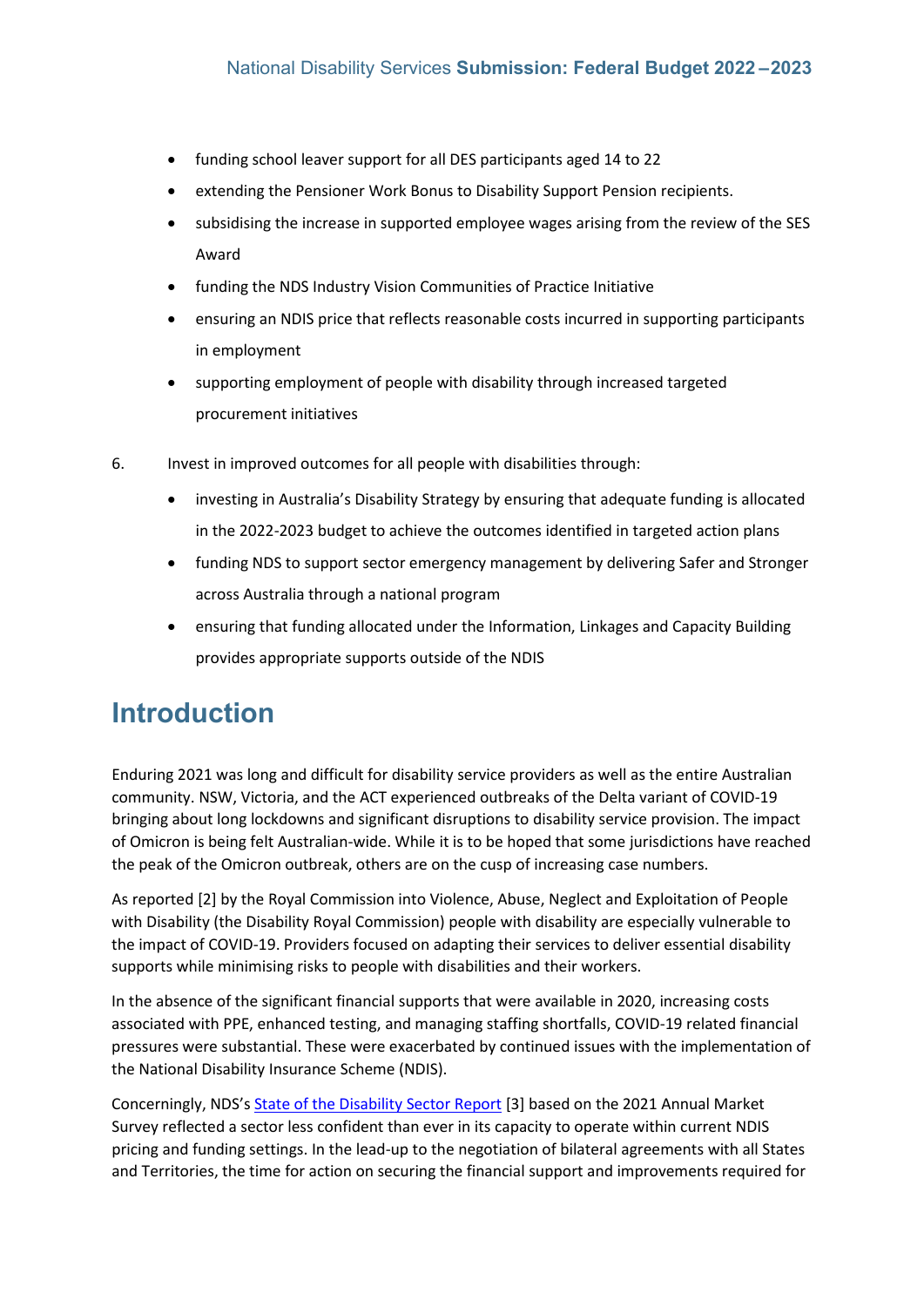people with disability and for the providers on the ground, is now. This work must be a priority for 2022–23.

NDS welcomed the finalisation of [Australia's Disability Strategy](https://www.disabilitygateway.gov.au/ads) [4] and the launch of the [Employ My](https://www.dss.gov.au/disability-and-carers/disability-employment-strategy)  [Ability](https://www.dss.gov.au/disability-and-carers/disability-employment-strategy) [5] national employment strategy and associated funding commitments. We are also hopeful that the strategies in the [NDIS National Workforce Plan: 2021 –](https://www.dss.gov.au/sites/default/files/documents/06_2021/ndis-national-workforce-plan-2021-2025.pdf) 2025 [6] will go some way to addressing the substantial workforce shortages being felt across the community sector. However successfully achieving the goals of these critical initiatives will require focused actions and appropriate support from the Federal Government.

This submission draws on feedback from NDS members and provides a range of recommendations for budget priorities.

## **Recommendations**

## **1. Help NDS help Government**

### **Re-fund NDS to undertake peak body activities of benefit to Government**

For many years, NDS received funding from the Department of Social Services (DSS) to undertake functions that assisted the Government, disability service providers and associated stakeholders.

Throughout COVID-19 we have worked with DSS and other departments including Department of Health to provide high-level advice, resources such as webinars, and vital information to the disability sector. We have also been active in supporting the development and implementation of the NDIS Workforce Plan.

NDS's peak body funding ceased at the end of 2020. Reinstating this funding from July 2022, would enable us to work with Government to establish how we can strengthen NDS's—and the Government's and other stakeholders'—contribution to delivering high quality disability supports for people with disabilities.

This could include activities that would be of benefit to Government such as:

- consulting with providers to formulate consolidated advice to Government;
- $\blacksquare$  developing quality policy advice and position papers;
- surveying providers on matters associated with workforce (through the NDS Workforce Census survey); the design and implementation of the NDIS; and disability employment;
- early identification of issues of interest to the Department;
- **P** participation in a range of department reference and working groups;
- **EXECTER** Exercises informed of Government requirements and other information;
- collaborating and partnering with other key stakeholders.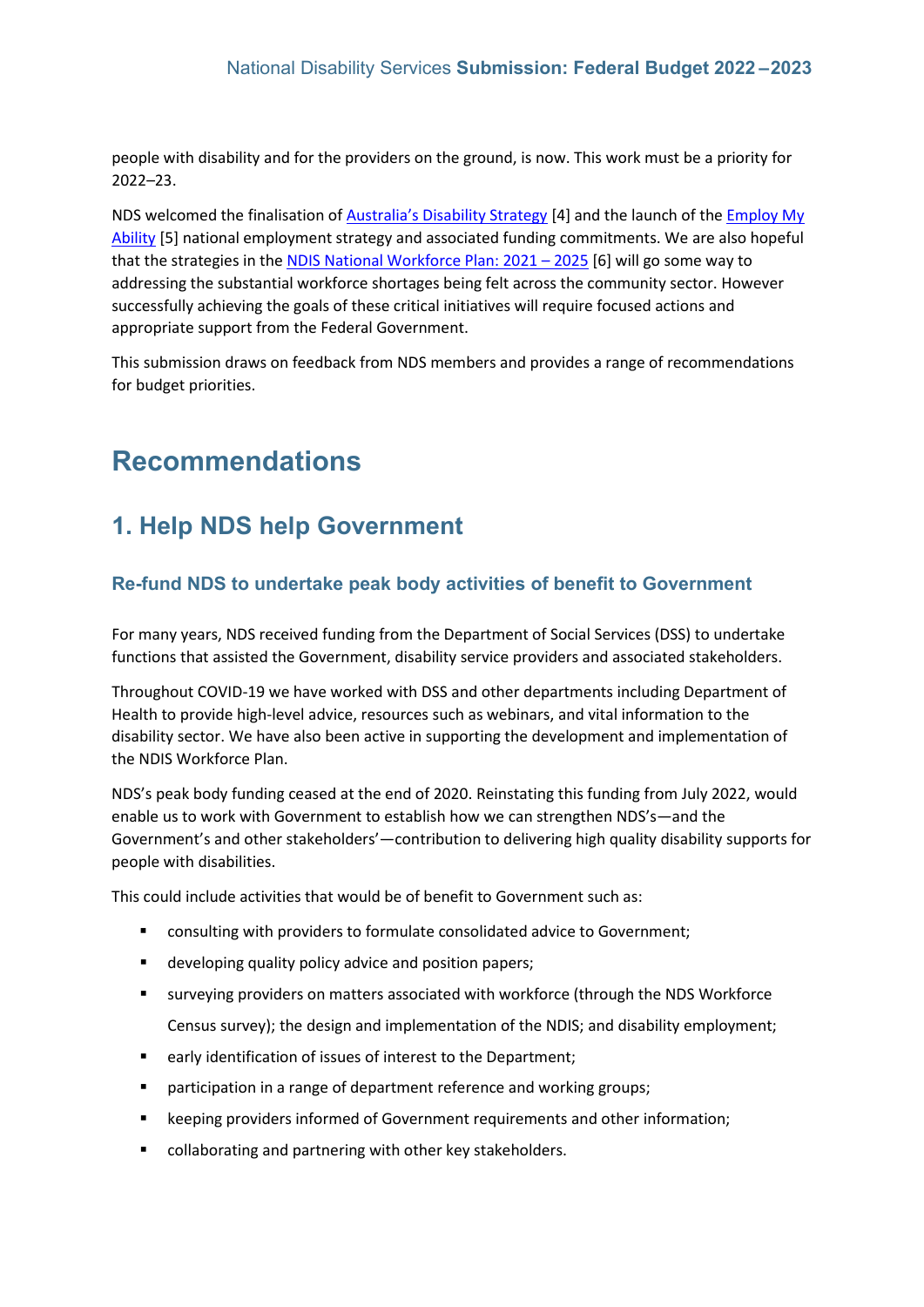## **2. Address looming market failure**

**Ensure adequate funding to enable the NDIA to increase the prices generated by the current disability support worker cost model by 10 per cent or fund the establishment of an independent pricing mechanism.** 

The disability provider sector is at a critical juncture. Sustainability pressures on providers are mounting, with many forecasting this current financial year to be their most difficult since the NDIS began.

Over the past two years, JobKeeper payments have been critical in keeping so many providers afloat; the cessation of those payments will result in financial losses being announced for the 2021–2022 financial year. Many providers continue to be severely impacted by COVID-19: by reductions in revenue and/or by increasing costs of supports.

Over the past 18 months, changes to pricing arrangements for Supported Independent Living (SIL) have had a substantial negative impact on providers of SIL support.

NDS is particularly concerned that pricing pressures will begin to impact quality, most likely beginning with cost savings being made in the training and supervision of staff.

Primarily, sustainability problems centre on the inadequacies of the Disability Support Worker Cost Model (DSWCM). NDS is on the record as stating that the NDIA has been using settings/allowances for costs within the cost model to generate prices that will help it control the expenditure of the scheme. This cannot continue.

NDS commissioned research on the costs experienced by providers and used it to populate the DSWCM. This research obtained cost data from a number of NDS members that are delivering 5.5 per cent of the NDIA's \$23.5 billion in annualised core expenditure. These providers varied in size, geography, and support mix types.

The findings indicate the prices for attendant care, community participation and SIL need to be increased by about 10 per cent. Details are provided in the report accompanying this submission.

Without this adjustment, there will be an increase in providers withdrawing from the NDIS market.

If the NDIA does not increase the prices generated by the DSWCM by the 10 per cent required to cover the cost of delivering supports, NDS recommends that price setting be transferred to an independent pricing authority (which operates for hospital pricing and is being established for aged care). A summary of how such an independent pricing authority could work is found below.

### **An independent pricing authority for the NDIS?**

Since the NDIS began in 2013, price caps set by the NDIA have not covered the full cost of delivering supports. Improvements were negotiated every year until 2019 but progress has now stalled. JobKeeper payments, a response over the past two years to assist organisations remain viable through the COVID-19 pandemic, have masked the looming financial pressures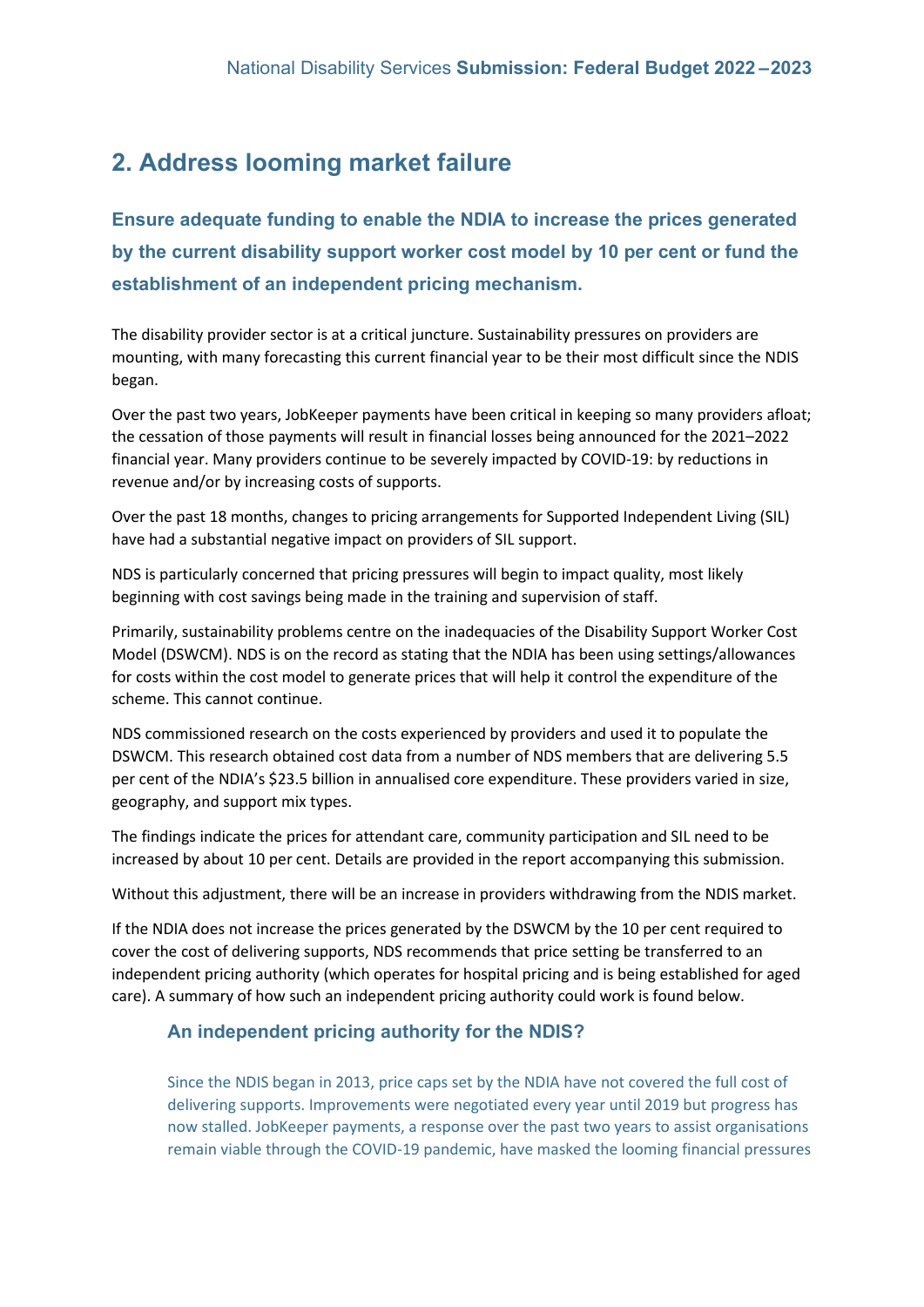on the sector. Many providers are worried they will not be financially sustainable into the future.

The DSWCM is the most influential mechanism used by the NDIA to generate prices, with \$13.5b of the \$23.3b of supports purchased in 2020–21 being paid under price caps set by this Model. The elements within the Cost Model are undervalued, with some set at levels few providers can reach (often at the level achieved by only 25 per cent of providers).

The quality of NDIS supports is dependent on the quality of the workforce. Worryingly, prices generated by the DSWCM are putting pressure on providers to reduce the training and supervision of their workers. If the sector is going to provide high quality and safe supports, this can't go on.

#### **What is needed?**

It is time prices for NDIA supports were determined by an independent body. Pricing in hospitals is set by the Independent Hospital Pricing Authority. A recommendation by the Aged Care Royal Commission will see this body expand and take on the function of undertaking an independent assessment of costs in aged care. This same body should be further expanded to independently assess the costs of delivering high quality and safe disability supports.

#### **Why is this necessary?**

Current arrangements that have prices set by the NDIA involve a conflict of interest. The NDIA should be trying to ensure there is a vibrant market for high quality supports, but it also has a strong agenda—as evidenced by the public debate on the sustainability of the NDIS—on constraining costs.

**Support the development of a Provider Guarantee in partnership with NDIS providers and their peak representative groups and provide funding necessary to implement agreed principles and mechanisms.** 

It is hard to understand how a relatively new NDIS could have been designed in a way that is so administratively complex and expensive to run. Despite being in operation for more than eight years, little has improved.

By way of example, a recent survey of Supported Independent Living providers of indicated that across 57 of them, there was a total debt outstanding for more than 30 days of over \$35 million. This debt was for supports provided but where there was ongoing negotiation with the NDIA about participant plans. It is important to note that supports must be provided to the participants living in these SIL arrangements; the provider could not ask the participant to leave the residence, or cease providing supports, while negotiations with the NDIA were being resolved.

Additionally, providers involved in the supply of assistive technology report very substantial delays resulting from poor and inefficient NDIS processes.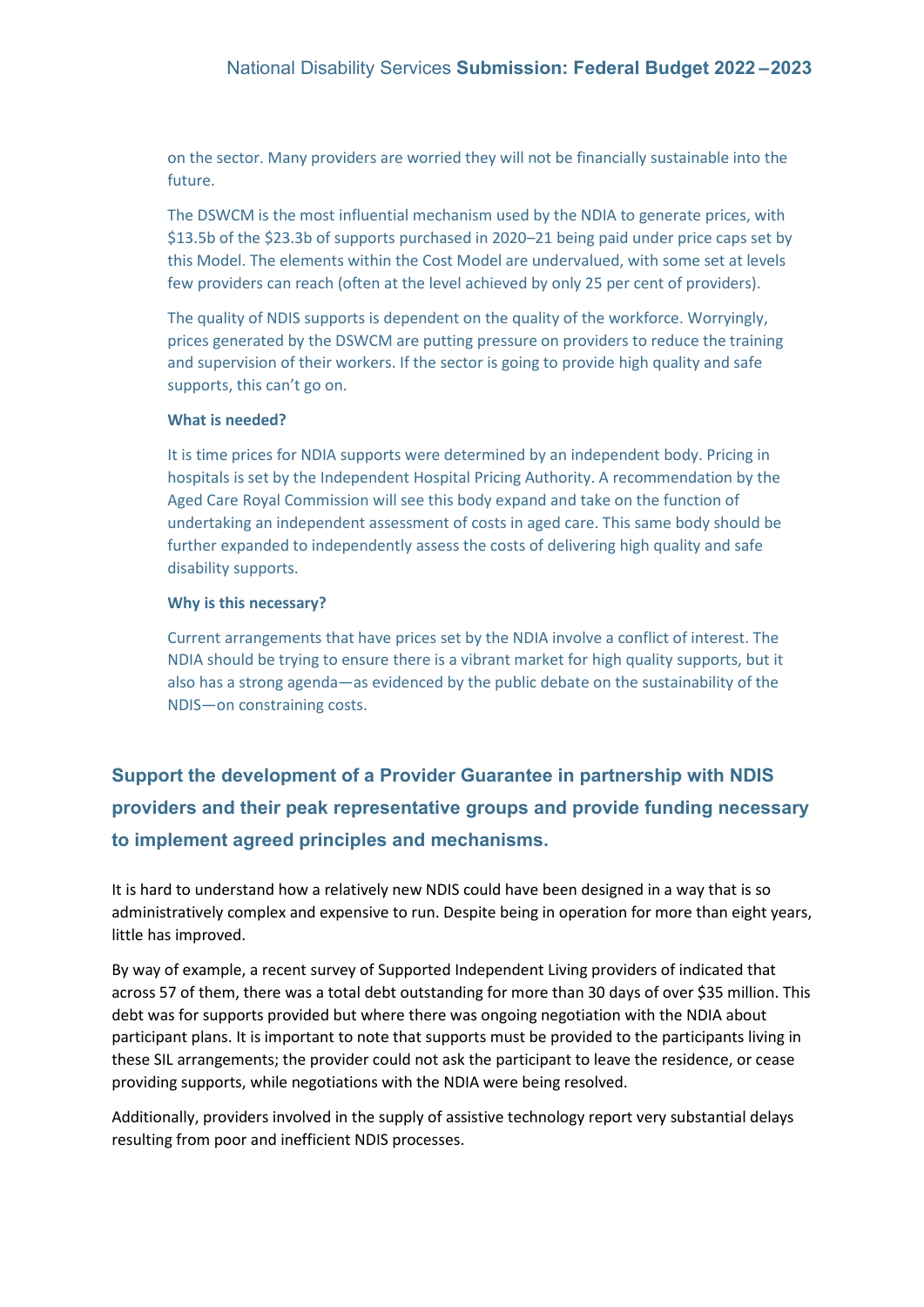It is time for commitments to be agreed on timeframes and processes for engagement between providers and the NDIA.

The Queensland Productivity Commission recently released the Final Report on 'The NDIS market in Queensland'. It supports the recommendation that there is a need to establish something like the Participant Service Guarantee for engagement between providers and the NDIA.

Recommendation 12 [7] in the Report states:

To strengthen provider and investor confidence in the NDIS market by reducing policy and regulatory uncertainty and improve regulator performance standards, the Queensland Government should propose that the Australian Government introduce a Provider Guarantee. The Provider Guarantee encompasses the activities of the NDIA, the NDIS Quality and Safeguards Commission and key policymaking bodies.

The Provider Guarantee should:

- be based around a set of principles to which NDIS regulator behaviour will adhere
- include a set of regulator service standards the NDIS regulators will be required to meet.

The accountability mechanism around the Provider Guarantee should:

- rely on public reporting and transparency as an enforcement mechanism;
- minimise compliance costs for the institutions involved by having service guarantees and performance indicators integrated within each institution's performance reporting framework;
- include the regular publication of a single document showing performance against the full range of service guarantees, with the document discussing any reasons for performance shortfalls and actions to be undertaken.

### **Establish and fund the necessary mechanisms to include providers as a partner in co-design activities undertaken by the NDIS and Government.**

NDS's submission [8] to the National Disability Insurance Scheme Amendment (Participant Service Guarantee and Other Measures) Bill 2021 supported the amendment to the principles proposed but requested a critical addition: that the important role that service providers have in delivering the supports purchased by participants should be acknowledged by including them as a partner in codesign activities undertaken by the NDIS.

Too often, provider implications are not considered in decisions and policies of the NDIA to the detriment of both participant choice and the efficient and effective operation of the scheme.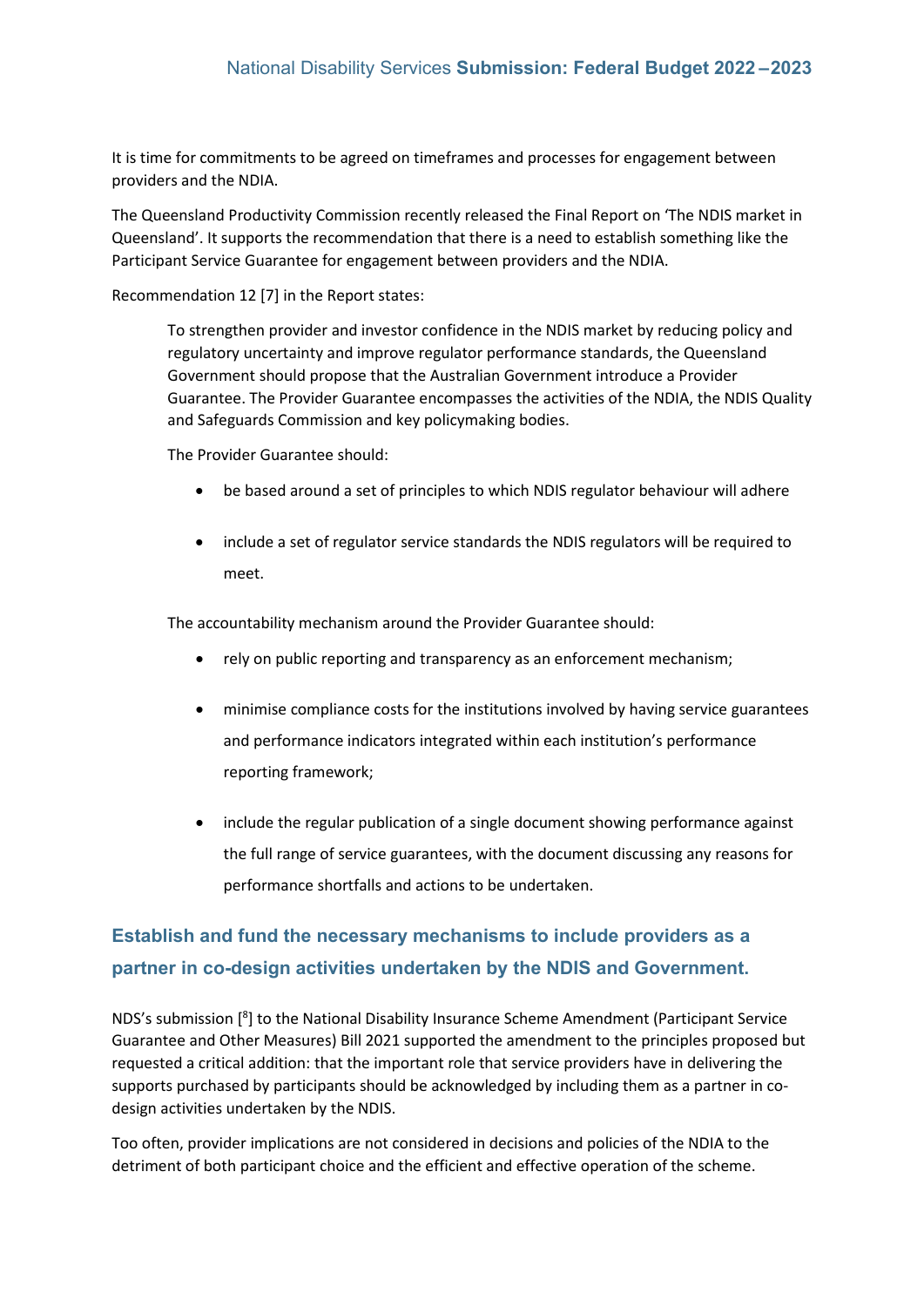Including providers in co-design activities will deliver better outcomes for participants, families, and carers, the NDIA, as well as providers.

## **3. Strengthen safeguards for participants**

## **Ensure resources enable worker screening for all workers supporting NDIS participants and for high risk supports to be delivered by registered providers**

Since before the NDIS began, NDS has been arguing the need to strengthen some of the safeguarding measures to protect participants. Currently, only workers working in risk-assessed roles with providers registered with the NDIS Quality and Safeguarding Commission (the NDIS Commission) are required to undergo an NDIS Worker Screening Check. There is no justifiable reason not to require this safeguarding measure for all relevant workers and not only those engaged by registered providers.

Similarly, it is time to restrict the delivery of some high-risk supports to those providers that are registered with the NDIS Commission and therefore fall under their oversight. When the scheme began, all supported independent living (SIL) funding was managed by the NDIA and thus only delivered by registered providers. SIL funding can now be managed by plan managers, meaning unregistered providers can be used. This loophole should be closed. All accommodation-based supports should only be delivered by registered providers.

## **Drive the improvement of quality by funding the re-development, re-branding, and delivery of the core elements of NDS's Zero Tolerance training and resources**

The work of the Disability Royal Commission will significantly impact the disability sector. The hearings held to date and those that will be held in the future will result in a range of recommendations and outcomes. These will require disability service providers and Government to invest in new structures and systems not only to ensure compliance but continuous improvement in how supports are delivered and managed.

NDS'[s Zero Tolerance Initiative](https://www.nds.org.au/resources/zero-tolerance) [9] has, over several years, continued to support disability service providers to take a holistic approach to the prevention, identification and response to allegations and incidents of abuse and neglect in different service environments. The Zero Tolerance Initiative educates providers about the responsibilities that sit at every level of an organisation to promote human rights. It offers a range of tools and resources including on-line training, practice advice, workbooks, templates, videos, and guides.

The resources reflect evidence around what works, the actual experiences of people with disability, and practical feedback from disability service providers and frontline staff. Organisations can use the range of Zero Tolerance resources to take a whole of organisation commitment—from support workers to the board—to prevent and respond to abuse and neglect.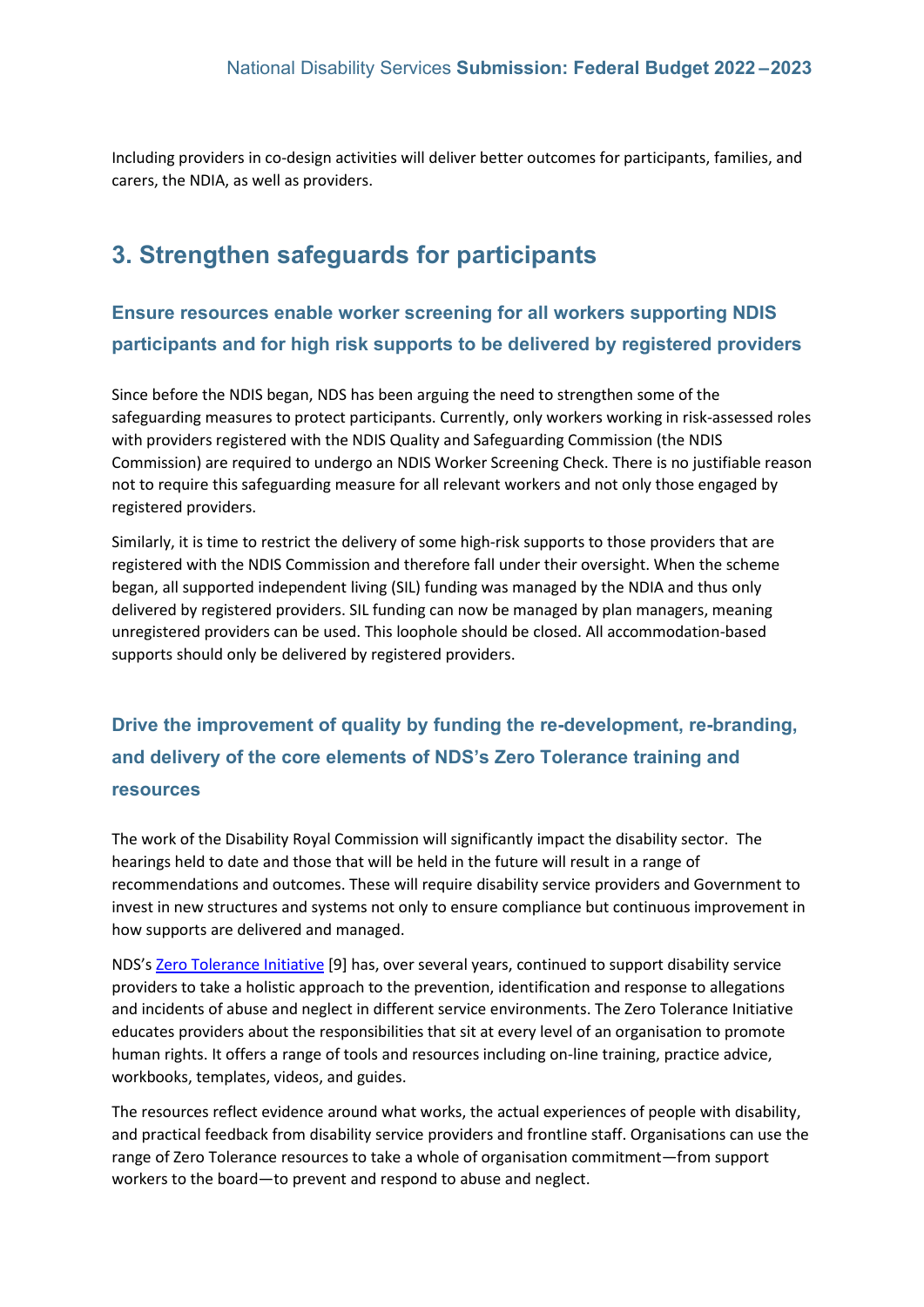Due to a lack of funding over past years these resources require updating, refreshing and a concerted effort to drive their uptake across the sector.

Funding is required to extend the reach of this important work to ensure the Australian disability sector can achieve world's best practice in providing services, which are high quality and safe, and free of the threat of violence, abuse, neglect, or exploitation of people with disability.

## **4. Invest in growing and developing the workforce required**

**Invest in increasing organisational capacity to respond to and support new job seeker entrance pathways and better align attraction and recruitment initiatives**

Over the past year, the combined impact of COVID-19, the closing of international borders, and the growth in the number of NDIS participants have made it difficult to source the workers required to provide people with disabilities with the supports they seek to purchase.

NDS has long called for a coordinated approach that outlines practical strategies to meet increasing demands for a skilled, competent, and engaged NDIS workforce. As such we welcome the development of the [NDIS National Workforce Plan: 2021-2025](https://www.dss.gov.au/sites/default/files/documents/06_2021/ndis-national-workforce-plan-2021-2025.pdf) [10] that aims to bring all key stakeholders: government, employers, training and employment service providers, workers, and people with disability together to design and implement strategies that will address what are wellknown shortages.

It is estimated that an additional 83,000 workers (or a 31 per cent increase in current workforce size) [11] will be required across the NDIS sector by 2025.

COVID 19, and competition from other sectors and industries, exacerbated recruitment issues for the disability sector across 2021. Disability service providers continue to report difficulties in recruiting staff in key roles. [NDS's State of the Disability Sector r](https://www.nds.org.au/about/state-of-the-disability-sector-report)eport [12] indicates that providers found it increasingly difficult to recruit frontline disability support workers with 70 per cent reporting difficulty in recruiting disability support workers, up from 59 per cent in 2020.

Over the past 12 months the sector has seen a number of initiatives aimed at attracting new entrants into the care and support sector. This includes A Life Changing Life and Local Jobs Program initiatives. Individual States and Territories have also implemented a range of initiatives aimed at reducing the economic impact of COVID-19. To date, these strategies have felt disjointed and ad hoc and have been slow to realise the desired outcomes.

To successfully implement the attraction and recruitment strategies outlined in the NDIS Workforce Plan, and other initiatives, will rely on the sector to develop strategic, long-term workforce planning, cultural transformation, leadership skill development and capability. Yet providers consistently report that these are areas in which they need support to build capacity [13].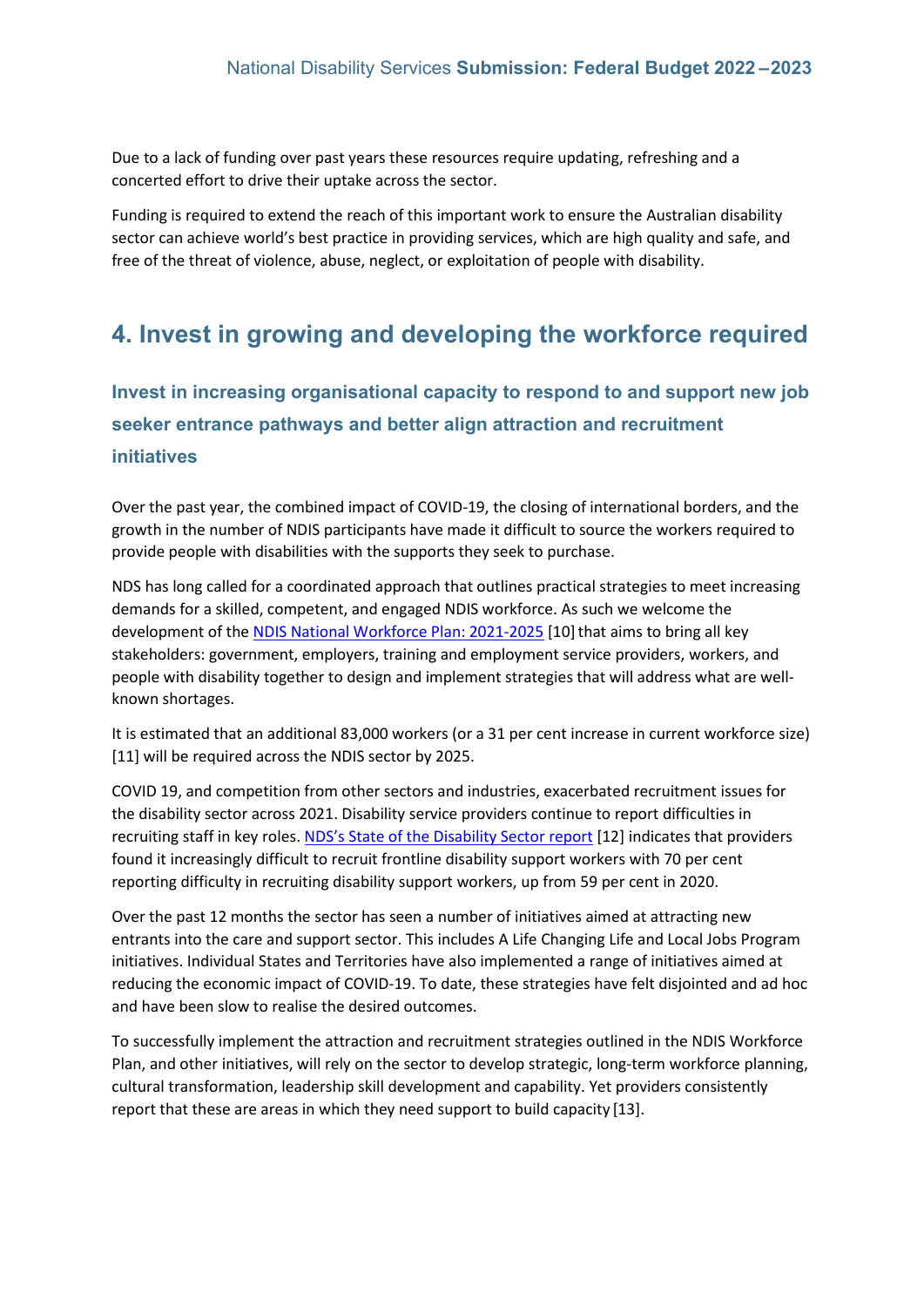## **Fund a strategy developed in partnership with the sector and other stakeholders to address critical short, medium, and long-term allied health shortages**

Allied health workforce shortages are well known and widespread across the care and community sector, including health and aged care. However, these shortages have reached a critical point resulting in waiting lists for adults and children with disabilities to receive access to the vital allied health supports that they need. This situation is even worse in rural, remote, and very remote settings.

NDS'[s State of the Disability Sector report](https://ndsorg-my.sharepoint.com/personal/philippa_angley_nds_org_au/Documents/H%20Drive/Desktop/NDS%20State%20of%20the%20Disability%20Sector%20Report) [14] highlights this. Providers reported difficulties recruiting speech pathologists (93%), occupational therapists (92%), psychologists (89%), and physiotherapists (80%).

Concerted and innovative efforts are needed to improve this acute issue.

**Fund measures that support workforce retention, training, and professional development. Funding also needs to cover the cost of supervising trainees and students on work placement. These costs should be funded outside of an NDIS participant's plan.** 

The [NDIS National Workforce Plan: 2021 –2025](https://www.dss.gov.au/sites/default/files/documents/06_2021/ndis-national-workforce-plan-2021-2025.pdf) [15] suggests that the NDIS and associated sectors will lose approximately 213,000 workers by 2025. Attracting new workers to grow the workforce is only an effective strategy if a significant proportion of these workers remain in the sector.

In terms of specific roles, providers increasingly report [16] difficulty in retaining occupational therapists (65 per cent, up from 48 per cent), physiotherapists (55 per cent, up from 39 per cent), speech therapists (61 per cent, up from 49 per cent), psychologists (63 per cent, up from 48 per cent) and dietitians (55 per cent, up from 26 per cent).

Forty-four per cent also had difficulty retaining disability support workers, up from 40 per cent in 2020 [17].

Key reasons for this appeared to include the lack of permanent positions (casualisation in the sector remains high at 33% for Jan to June 2021 period) [18], availability of better working conditions elsewhere, and staff burnout.

Training, upskilling, and professional learning and development are key to retaining a workforce that can adapt to meet the changing and varying needs of NDIS participants. This includes supporting participants with more complex support needs.

The challenge of providing existing workers with training opportunities in terms of availability of suitable opportunities, and the cost of paying and backfilling staff to attend training is significant. Providers have noted the importance of ongoing training of their existing workforce across key areas of quality and safeguarding including incident reporting, restrictive practices, and positive behaviour support.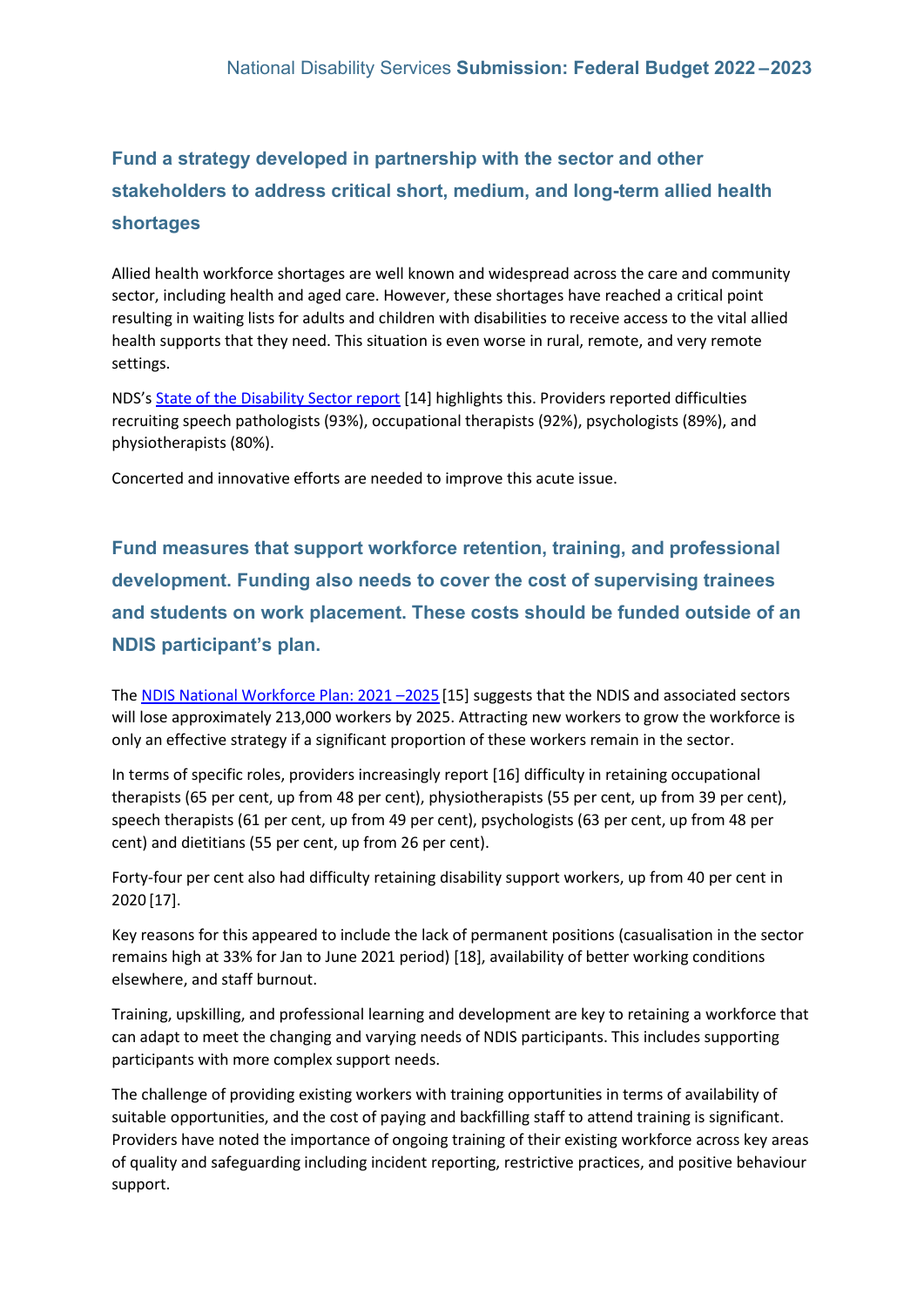Work has commenced in creating a more industry-driven Vocational Education and Training sector. Standardised accredited training that relates to the common core standards can have the benefit of enhancing service provision and increasing a cross sector workforce. Subsidising quality training can increase the appeal of working in the care and support sectors. However, traineeships and apprenticeship schemes are difficult for the sector to understand and utilise. Cost, time, and lack of appropriate staff available to support a variety of work placements are barriers faced by providers in implementing traineeships.

Providers report that it also became more difficult to retain staff in 2021, and the economic conditions bought about by the COVID-19 pandemic will continue to have an impact.

While these issues are recognised in the [19] no funding for funding or provision for training has been identified. Similarly, the cost and pricing models used by the NDIS to determine funding include little allowance for training, support, and supervision.

## **5. Increase employment opportunities for people with disabilities**

**Continue to implement the NDIS Participant Employment Strategy by allocating sufficient resources to the NDIA to equip participants to navigate the employment support system and utilise their support funding to achieve their employment pathways and goals.** 

The NDIS Participant Employment Strategy 2019-2022 will require sufficient funding support by the Government to ensure its goals are met. Planners and LACs also require training to ensure they are equipped to support NDIS participants of workforce age to access and identify the right employment supports and goals in their plans.

The Strategy's main goal is to increase the number of NDIS participants of working age in paid employment to 30 per cent by the end of 2022. In line with the strategy's projections this would equate to around 102,115 NDIS participants based on 340,383 working age participants. The NDIS September 2021 quarterly report notes that 22 per cent of NDIS participants are in paid employment (around 62,542 of 284,280 participants of workforce age).

Of the Strategy's five key focus areas, number one involves achieving an increased rate of participant employment goals and aspirations in NDIS plans. To address the low rate of employment of NDIS participants following the COVID-19 restrictions imposed in 2021 (particularly in NSW and Victoria), the NDIA developed a 2021-22 Employment Action Plan. A 2022-23 Employment Action Plan complementing the Participant Employment Strategy should be developed and adequately funded, especially as the December 2022 target of 30 per cent is unlikely to be achieved.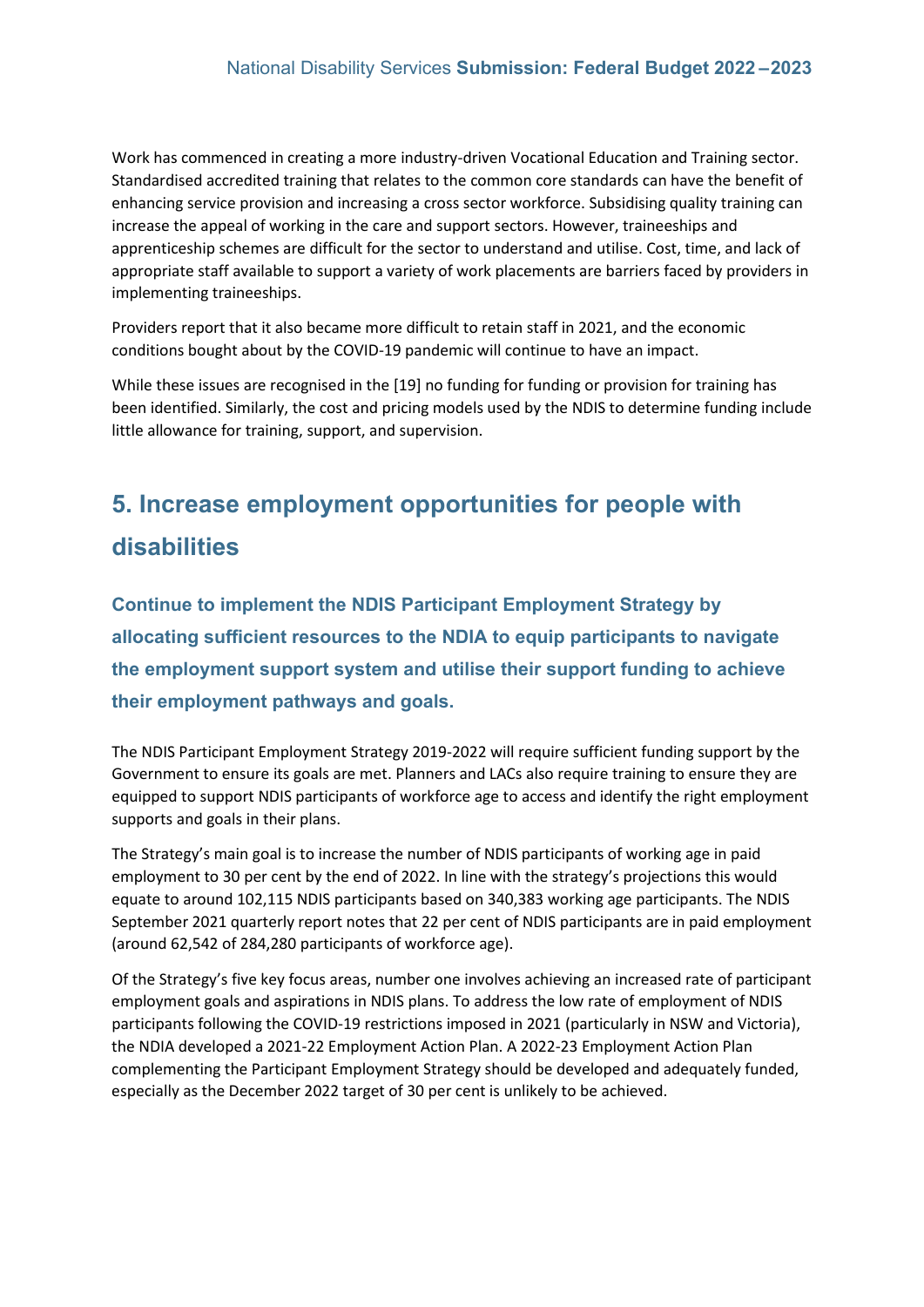**Extend and fund the current DES contract to 30 June 2024 to allow modelling of costs of achieving employment outcomes for a broad range of people with disabilities**

**Allocate sufficient resources to ensuring that the next DES contract reflects best practice, has a properly tested social return on investment-based funding model, and includes an assessment and gateway process that ensures access for the people best serviced by DES**

Identifying and trialling different service delivery models that are focused on current best practice, like the DESE trial of the NESM, is more likely to produce a fit for purpose service model reflecting the supports required by jobseekers and employees with disability. However, this approach takes time. Extending current DES contract at least until June 2024 will allow this to occur.

NDS recommends that there be thorough modelling of the real cost of achieving sustainable employment outcomes for the various cohorts of people with disability (e.g., intellectual disability and autism), prior to the introduction of any new funding model. To complement this modelling, it is recommended that there be an examination of the cost structures of current best practice DES provision. The funding model should ideally recognise the different support costs for service provision to specialist cohorts.

In addition, any new funding model should also incorporate a Social Return on Investment (SROI) approach to assess the true cost of DES service provision. Participants with disability who gain employment will create cost savings for society in several key areas, for example, DSP income test recoveries and tax paid. The latter two savings can be easily quantified by Government and should be included when assessing the true cost of service provision in any new DES program.

Significant reform of the Employment Services Assessment (EAS) and eligibility gateway process for people seeking to access DES should also be undertaken.

## **Support providers with the cost of DES Information Technology and Cyber Security through subsidising the costs of implementation and accreditation of Right Fit for Risk**

To be eligible to tender for future contracts, service providers will need to implement an Information Security Management System (ISMS, i.e. Right Fit for Risk) and be accredited to ISO 27001 by December 2022. This is in addition to the National Disability Service Standards and the NDIS Quality and Safeguarding Framework. To date most of the costs of development have been incurred by providers. Provider costs of implementation and accreditation should be subsidised by the Government in a similar manner to the current funding of the audit costs for accreditation under the National Disability Service Standards.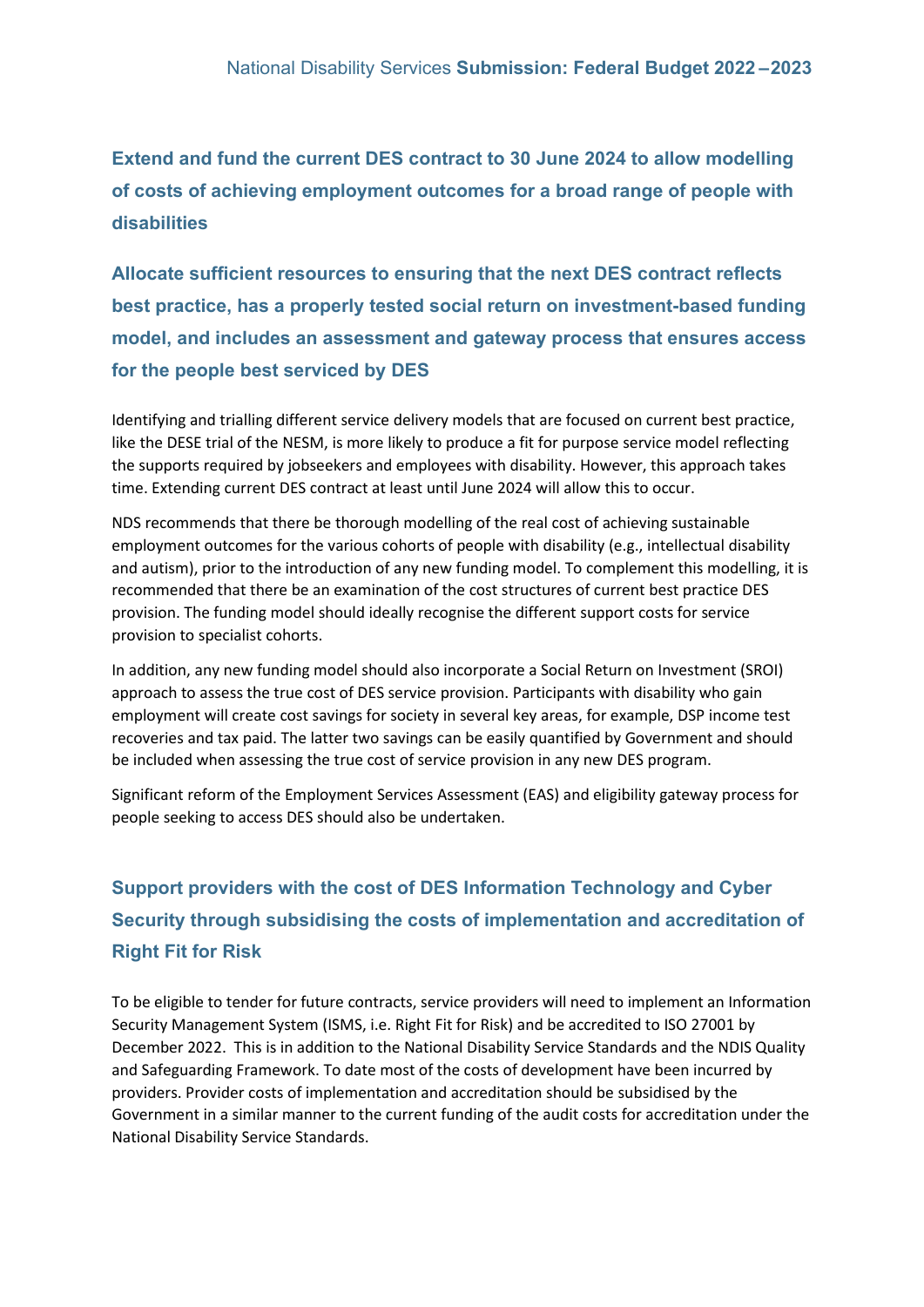**Extend eligibility to, and ensure appropriate funding for, school leaver support for all DES participants aged 14 to 22. Dual access to provisions for NDIS participants should be retained.**

DES Eligible School Leaver (ESL) numbers have not increased compared to overall program growth in this contract. For example, while DES participant numbers have grown by 62.5 per cent since mid-2018, the ESL cohort has increased by only 18.4 per cent. The failure of the Risk Adjusted Funding model to adequately account for the additional costs in the pre-employment phase means many providers are increasingly reluctant to service the ESL cohort.

The NDIA is currently examining changes to School Leaver Employment Supports, to align more closely with standard NDIS pricing principles. These changes are expected to be introduced from July 2022. For participants accessing NDIS transition supports who are placed in employment, or with a DES provider, NDS would recommend the existing provisions allowing a more seamless interaction between DES and the NDIS (if there is no duplication of services or supports provided) be retained.

### **Extend the Pensioner Work Bonus to DSP recipients**

NDS, and its membership, has long advocated for the introduction of a 'social wage' that bundles the welfare benefits and wages of employees with disabilities. To achieve this, some modification of the DSP income test is required to ensure that employees retain more of their wages following any increase.

The most logical way to immediately increase the wage of employees with disabilities would be to extend the pensioner work bonus to DSP recipients. The work bonus raises the income test threshold by \$150 per week. Extending the work bonus to DSP recipients would remove a disincentive to work and align with Government policy, which seeks to increase the rate of people with disability in employment.

The Fair Work Commission's SES Award Review decision identifies new wage setting arrangements for supported employees. In combination with the wage increases arising from that decision, extension of the work bonus to supported employees would ensure a significant increase in their wages.

A key component of a social wage for DSP recipients should be established by allowing access to the work bonus.

### **Subsidise the increase in supported employee wages arising from the Review of the SES Award**

The Fair Work Commission delivered a landmark decision in the Review of the Supported Employment Services Award in late 2019. A new sector-wide wage structure for supported employees was proposed that would be implemented through a redesigned Award classification structure. Supported employee wages would reflect both the value of their work and their rate of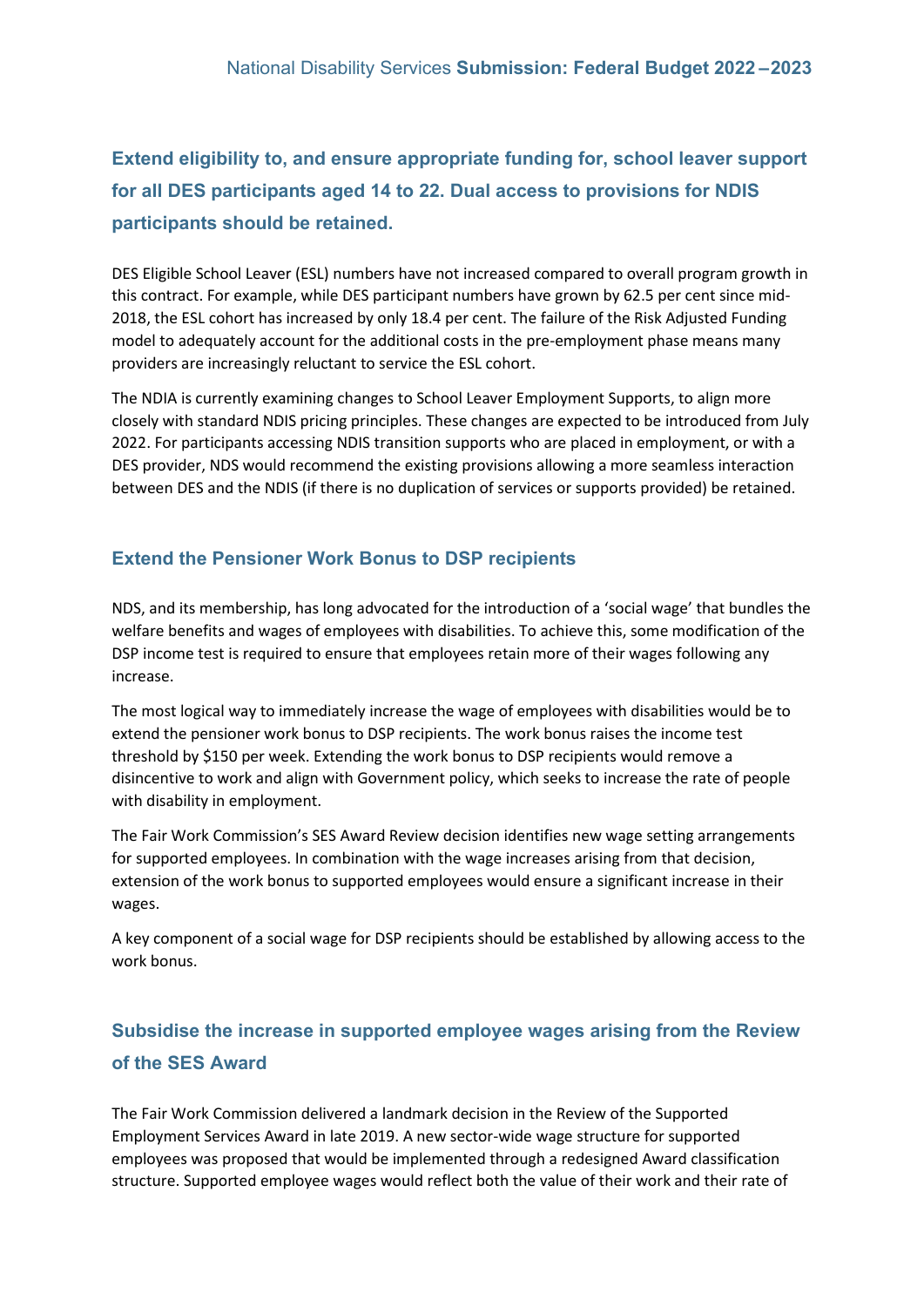productive output. In addition, a new hourly minimum wage rate was set of \$3.50 (since increased to \$3.59).

The new classification and wage structure will result in higher wage rates for a significant proportion of supported employees. Following a trial of the new structure, work has been completed to quantify the extent of the wage increases. The likely wage increases arising from the new wage structure will represent yet another unfunded increase in costs for Disability Enterprises.

A time limited wage subsidy, similar to that previously provided, will be required for Disability Enterprises using the Supported Wage System. The funding for this subsidy should be provided via the previous budget allocation of \$167 million for the introduction of a new wage tool in supported employment. NDS recommends that any wage subsidy be provided on tapered basis over a maximum period of three years.

### **Fund the NDS Industry Vision Communities of Practice Initiative**

NDS has commenced implementing its Industry Vision for the supported employment sector. The Industry Vision is intended to guide Disability Enterprises through a post NDIS and COVID-19 operating environment, as well as position the sector to provide a wider range of quality employment options to NDIS participants.

The period covered by the Industry Vision will be one requiring significant structural adjustment across the sector, during a period where the Australian economy is recovering from the impacts of the COVID-19 restrictions. NDS has recently commenced delivering a series of Communities of Practice (CoP) for Disability Enterprises as part of an Industry Vision focusing on key elements of best practice supported employment provision. Six of these CoPs will be delivered in 2022.

Funding NDS to deliver the Industry Vision Communities of Practice initiative will enable Disability Enterprises to:

- Undertake change management planning
- Investigate and operate innovative business and service models
- Adopt measures that enhance business productivity and utilise technology for the benefit of employees with disability
- Gain access to relevant business and service model expertise by collaborating extensively with other supported employment services and mainstream businesses
- Build the capacity and skills of their support workforce to provide a wider range of employment options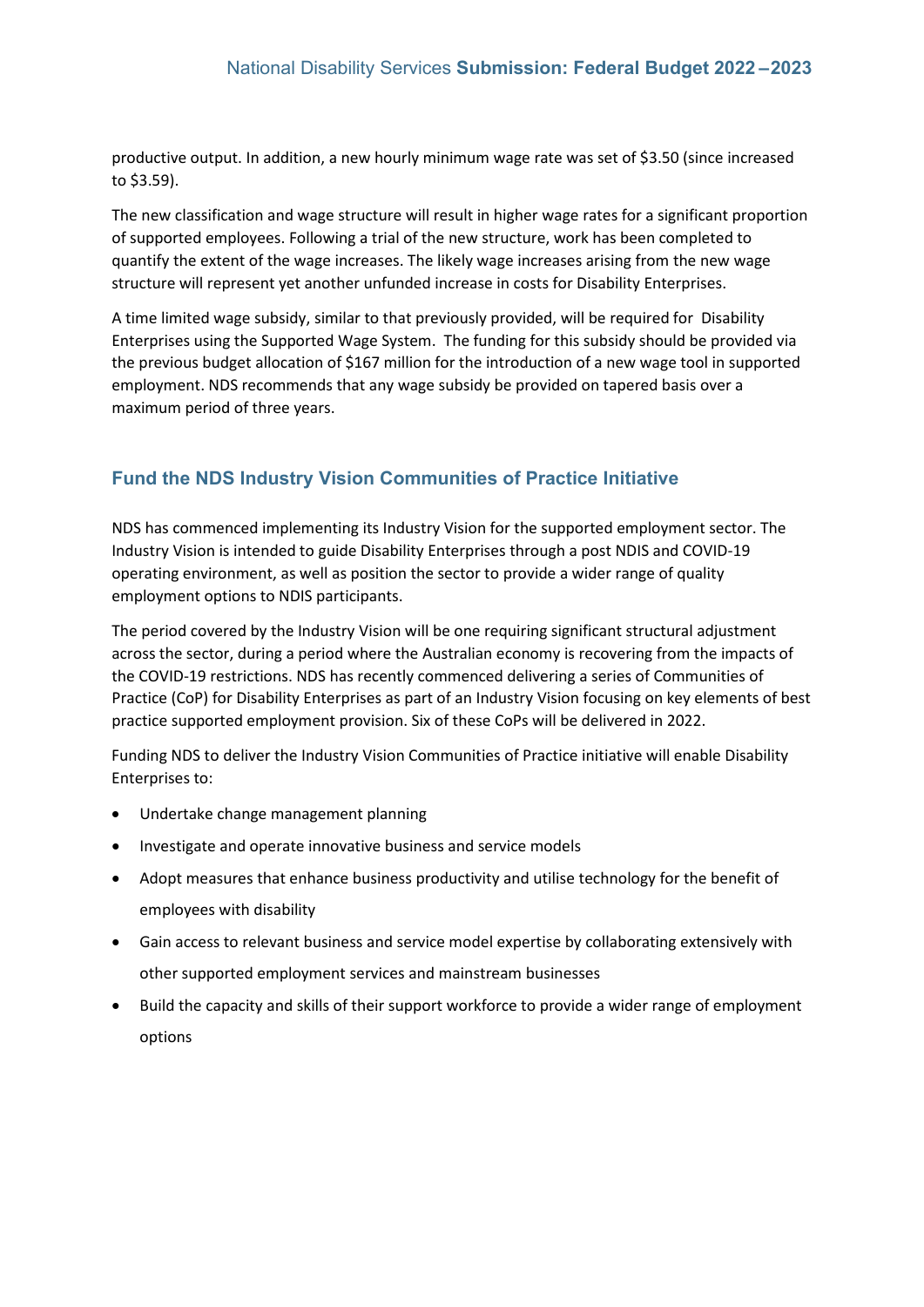### **Ensure an NDIS price that reflects reasonable costs incurred in supporting participants in employment**

The new NDIS 'Supports in Employment' pricing will apply to every NDIS participant working in a supported employment setting from 1 January 2022.

The new pricing framework has received a mixed reception from the sector. Providers are particularly concerned about the additional compliance costs incurred in administration of the new pricing framework.

It is important to ensure that supports in employment pricing factor in the additional costs of administration and the shortfall in employer costs that arises from the reduced productive output of many employees with disability (the Productive Output Gap).

## **Support employment of people with disability through increased targeted procurement initiatives and fund NDS to maintain the BuyAbility website and Social and Economic Impact Tool.**

The Department of Social Services has previously contracted NDS to deliver a range of social procurement initiatives. This funding enabled NDS's BuyAbility Procurement service to provide opportunities for Government and commercial/ corporate purchasing that enhances the financial viability of Disability Enterprises. In addition, NDS maintains a national directory of Disability Enterprises through th[e www.buyability.org.au](http://www.buyability.org.au/) website.

To ensure Government policy boosts employment participation of people with disability, it is imperative that Disability Enterprises remain strong and viable into the future. Providing opportunities for Disability Enterprises to gain reliable income streams from Government procurement is a proven way to achieve this goal. There are 600 Disability Enterprise outlets nationally that employ around 20,000 supported employees. These social enterprises provide a broad range of quality products and services that are purchased by mainstream businesses, Government agencies, and individuals.

Support for maintenance of the BuyAbility website and the BuyAbility Social and Economic Impact Measurement Tool, along with continuing the Government mandate that its agencies purchase certain levels of goods and services from Disability Enterprises, will assist in ensuring the commercial viability of Australian Disability Enterprises and maintaining an employment continuum for people with disabilities with higher support requirements.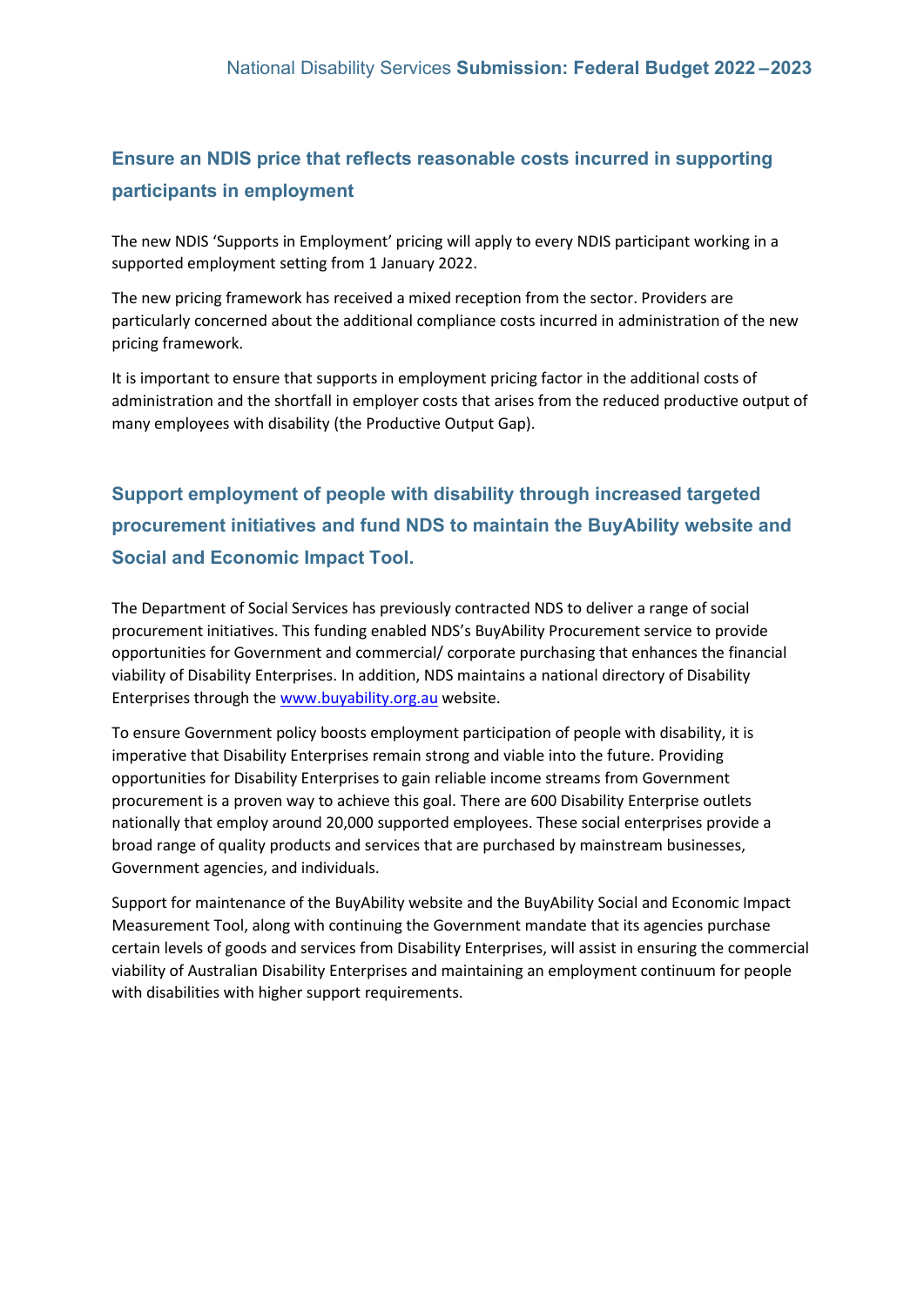## **6. Invest in improved outcomes for all people with disabilities**

**Invest in Australia's Disability Strategy by ensuring that adequate funding is allocated in the 2022-2023 budget to achieve the outcomes identified in targeted action plans** 

Australia's Disability Strategy 2021-2031 (the ADS) was launched on 3 December 2021. A 10-year strategy aimed at continuing to improve the lives of people with disabilities, the ADS is a national framework to which all governments have agreed. To support the ADS, targeted action plans have been developed, which apply an intensive focus over one to three years to achieve specific deliverables.

Throughout 2021-2024 the areas of: employment, community attitudes, early childhood, safety, and emergency management have been targeted for action.

NDS recommends that attention be given to the following areas:

### **Employment**

NDS has made several recommendations in this submission related to improving employment outcomes for people with disabilities, across the employment continuum. To ensure that systemic barries to employment opportunities are removed, the APS Disability Employment Strategy and the new Employ My Ability Strategy should be funded sufficiently.

### **Safety**

The emphasis on supporting the safety of people with disabilities is welcomed in the ADS, as is the targeted action plan on improving data collection and sharing among systems responsible. NDS is also on the record of supporting efforts to align regulation across the NDIS, Aged and Veterans' Affairs. As already identified in this submission, it will be critical to ensure sufficient resources are available to deliver on goals of aligning regulation across sectors and improving the NDIS Quality and Safeguarding framework. This needs to include mandatory worker screening for all workers in riskassessed roles and increased regulation of high-risk supports.

NDS has identified that the costs of regulatory compliance are high and not adequately covered by current funding models. NDS has raised this issue, amongst others, in a submission to the NDIA Annual Pricing Review. The shortfalls are critical to consider in the context of regulatory alignment. The Government needs to ensure that the disability sector is appropriately resourced to comply with the NDIS Quality and Safeguarding Framework via improvements in NDIS pricing and is equipped to proactively respond to findings and recommendations from the Disability Royal Commission.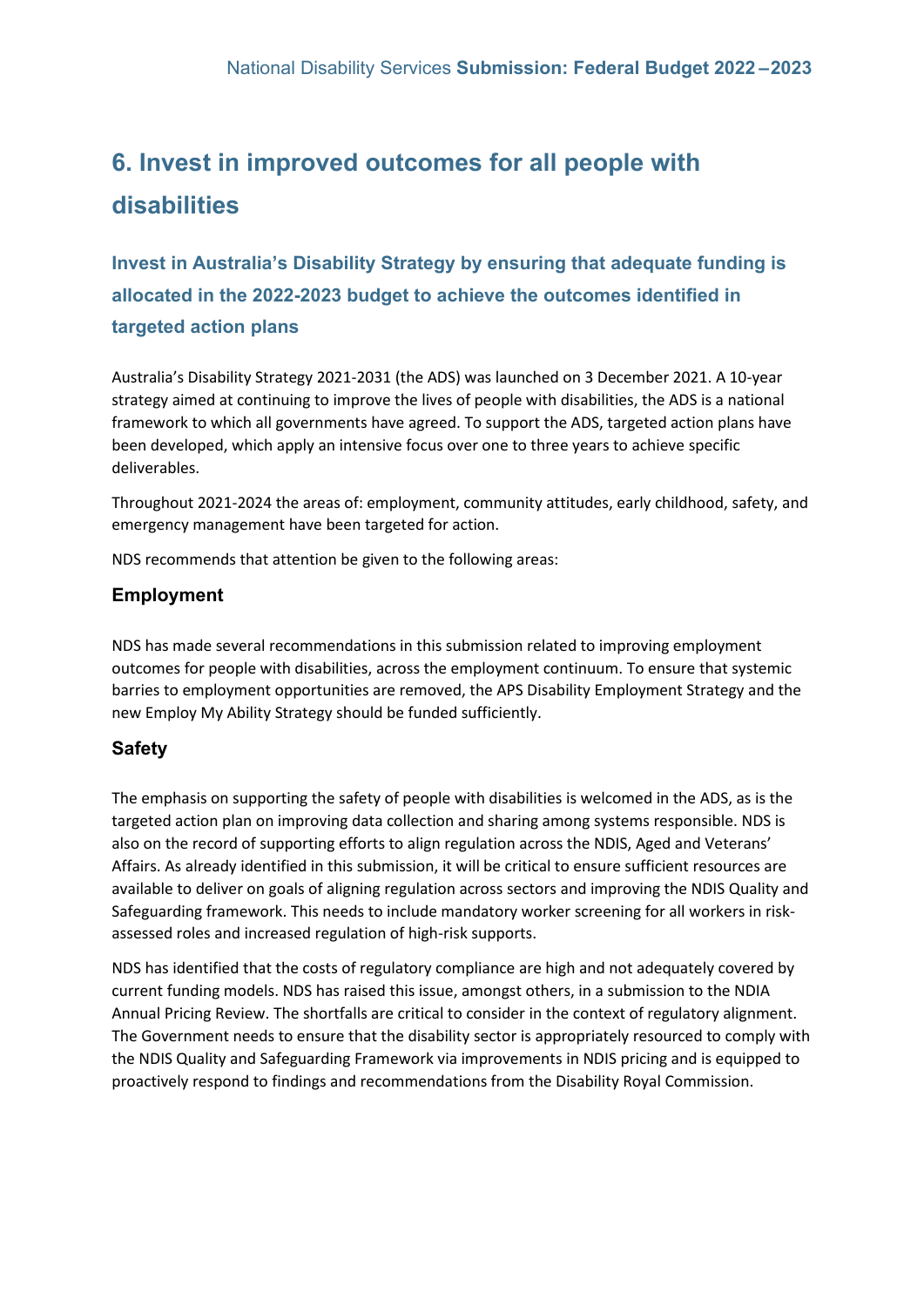#### **Emergency Management Responses**

### **Improve emergency management responses by funding NDS to deliver the Safer and Stronger initiative on a national basis**

Events in 2020 and 2021 have tested the emergency planning and management capacity of the disability sector. COVID-19 has also highlighted how Government emergency management responses can be improved to better support people with disabilities. The emergency management targeted action plan includes a specific action aimed at "ensuring disability support workers have priority access to PPE, appropriate testing procedures, and infection prevention and control training during the COVID-19 pandemic, and any future widespread communicable disease outbreaks". However, NDS is concerned that there is no funding allocated to deliver this action.

NDS has a strong track record in building the capacity of the disability sector to respond to national issues. We have established Zero Tolerance (see above) in partnership with the disability sector to assist disability service providers to understand, implement and improve practices which safeguard the rights of people they support. We seek funding for a similar initiative. Safer and Stronger (based on a current initiative in Victoria) would assist the sector adapt their operations, both in light of COVID-19, but also to ensure better health and wellbeing outcomes for people with disability.

### **Ensure that funding allocated under the Information, Linkages and Capacity Building provides appropriate supports outside of the NDIS**

The NDIS has been described as 'an oasis in the desert' [[2\]](#page-17-0) for people with disabilities. In the absence of other supports via mainstream service systems or in the community, the NDIS is the only option available for some people with disabilities. The Information, Linkages and Capacity program (ILC) was designed to fill this gap. In 2020, carriage of the ILC was transferred to DSS. As the alignment of the ILC with the new disability strategy and other initiatives such as the Disability and Carer gateways continues, it will be important that ILC funding is directed to projects that support people with disabilities navigate and access community and mainstream systems.

## **Contact:**

<span id="page-17-0"></span>Laurie Leigh Chief Executive Officer National Disability Services Ph: 02 [9256 3109](tel:03%208341%204343) Mob: [0437](tel:0437%20107%20851) 107 851 E: [laurie.leigh@nds.org.au](mailto:laurie.leigh@nds.org.au)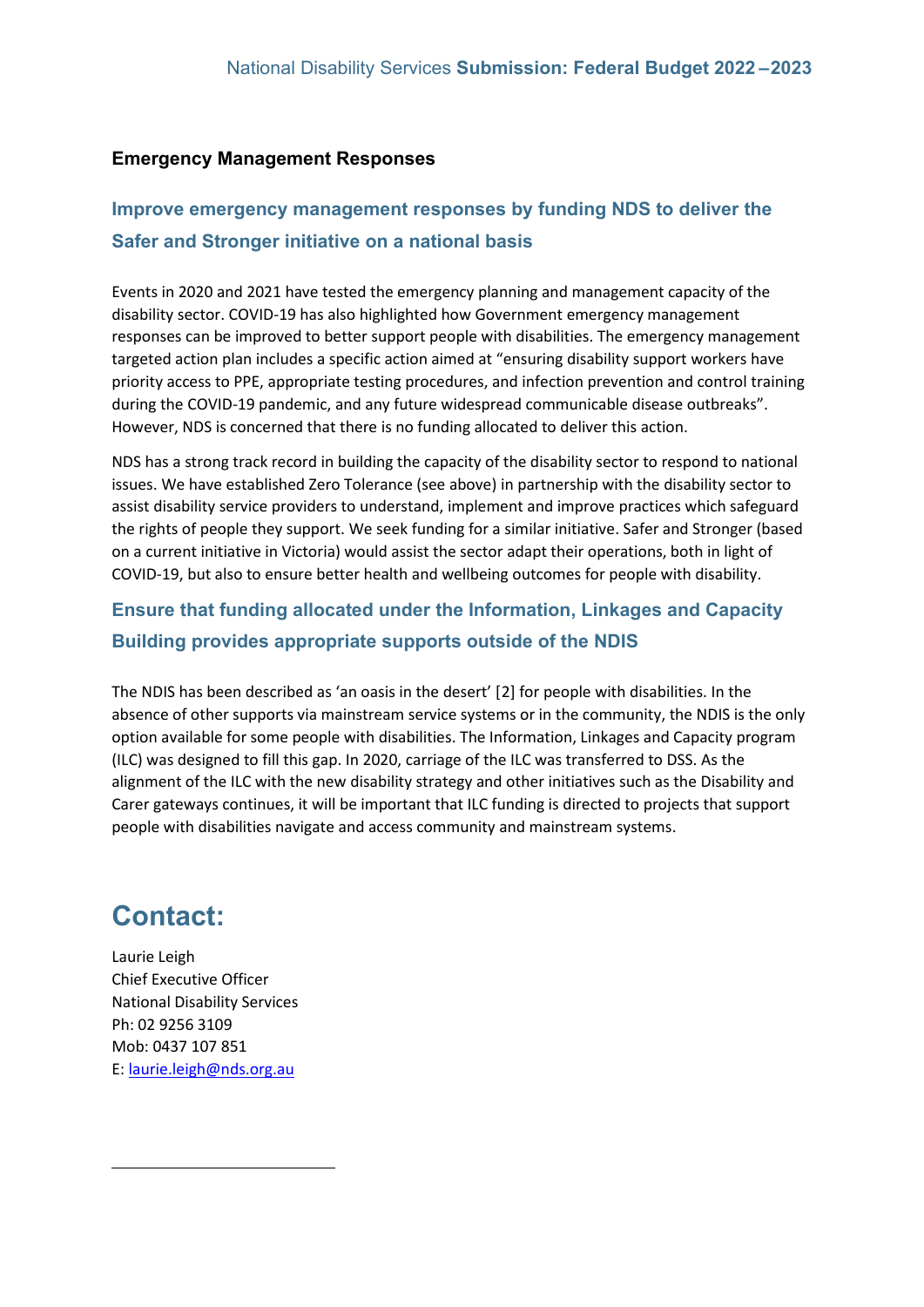## **References**

- 1. See State of the Disability Sector report 2021-2022 [https://www.nds.org.au/images/State\\_of\\_the\\_Disability\\_Sector\\_Reports/Factsheet\\_2021.p](https://www.nds.org.au/images/State_of_the_Disability_Sector_Reports/Factsheet_2021.pdf) [df](https://www.nds.org.au/images/State_of_the_Disability_Sector_Reports/Factsheet_2021.pdf) for summary of key findings
- 2. See Disability Royal Commission reports available at [https://disability.royalcommission.gov.au/publications/report-public-hearing-12](https://disability.royalcommission.gov.au/publications/report-public-hearing-12-experiences-people-disability-context-australian-governments-approach-covid-19-vaccine-rollout) [experiences-people-disability-context-australian-governments-approach-covid-19-vaccine](https://disability.royalcommission.gov.au/publications/report-public-hearing-12-experiences-people-disability-context-australian-governments-approach-covid-19-vaccine-rollout)[rollout](https://disability.royalcommission.gov.au/publications/report-public-hearing-12-experiences-people-disability-context-australian-governments-approach-covid-19-vaccine-rollout)
- 3. NDS State of the Disability Sector can be accessed at [https://www.nds.org.au/about/state](https://www.nds.org.au/about/state-of-the-disability-sector-report)[of-the-disability-sector-report](https://www.nds.org.au/about/state-of-the-disability-sector-report)
- 4. See Australia's Disability Strategy 2021 to 2031 at https://www.disabilitygateway.gov.au/ads
- 5. See Employ My Ability at [https://www.dss.gov.au/disability-and-carers/disability](https://www.dss.gov.au/disability-and-carers/disability-employment-strategy)[employment-strategy](https://www.dss.gov.au/disability-and-carers/disability-employment-strategy)
- 6. See NDIS National Workforce Plan 2021-2025 at [https://www.dss.gov.au/sites/default/files/documents/06\\_2021/ndis-national-workforce](https://www.dss.gov.au/sites/default/files/documents/06_2021/ndis-national-workforce-plan-2021-2025.pdf)[plan-2021-2025.pdf](https://www.dss.gov.au/sites/default/files/documents/06_2021/ndis-national-workforce-plan-2021-2025.pdf)
- 7. Se[e https://s3.treasury.qld.gov.au/files/NDIS-final-report-volume-1.pdf,](https://s3.treasury.qld.gov.au/files/NDIS-final-report-volume-1.pdf) p. lv, viewed 5 November 2021
- 8. See

[https://www.nds.org.au/images/Policy/Submission\\_NDIS\\_Amendment\\_Participant\\_Service\\_](https://www.nds.org.au/images/Policy/Submission_NDIS_Amendment_Participant_Service_Guarantee_and_Other_Measures_Bill_2021.pdf) [Guarantee\\_and\\_Other\\_Measures\\_Bill\\_2021.pdf](https://www.nds.org.au/images/Policy/Submission_NDIS_Amendment_Participant_Service_Guarantee_and_Other_Measures_Bill_2021.pdf) available at [https://www.nds.org.au/policy](https://www.nds.org.au/policy-library/nds-submission-national-disability-insurance-scheme-amendment-participant-service-guarantee-and-othe)[library/nds-submission-national-disability-insurance-scheme-amendment-participant](https://www.nds.org.au/policy-library/nds-submission-national-disability-insurance-scheme-amendment-participant-service-guarantee-and-othe)[service-guarantee-and-othe](https://www.nds.org.au/policy-library/nds-submission-national-disability-insurance-scheme-amendment-participant-service-guarantee-and-othe)

- 9. The suite of Zero Tolerance resources are available at <https://www.nds.org.au/resources/zero-tolerance>
- 10. See NDIS National Workforce Plan 2021-2025 at [https://www.dss.gov.au/sites/default/files/documents/06\\_2021/ndis-national-workforce](https://www.dss.gov.au/sites/default/files/documents/06_2021/ndis-national-workforce-plan-2021-2025.pdf)[plan-2021-2025.pdf](https://www.dss.gov.au/sites/default/files/documents/06_2021/ndis-national-workforce-plan-2021-2025.pdf)
- 11. See NDIS National Workforce Plan 2021-2025 at [https://www.dss.gov.au/sites/default/files/documents/06\\_2021/ndis-national-workforce](https://www.dss.gov.au/sites/default/files/documents/06_2021/ndis-national-workforce-plan-2021-2025.pdf)[plan-2021-2025.pdf,](https://www.dss.gov.au/sites/default/files/documents/06_2021/ndis-national-workforce-plan-2021-2025.pdf) pg 10